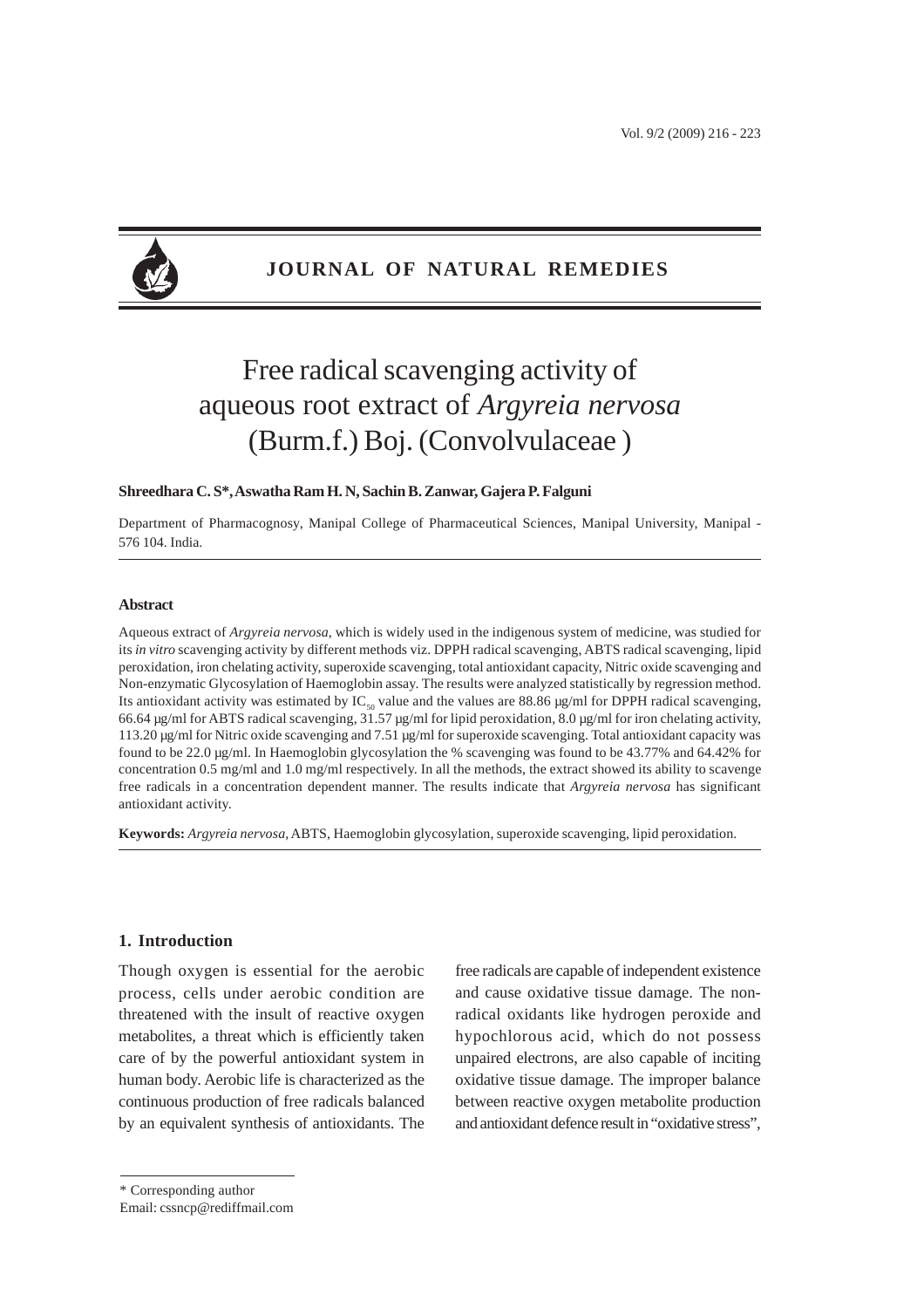which deregulates the cellular function leading to various pathological conditions. Antioxidant principles from natural sources possess multifacetedness in their multitude of activities and provide enormous scope in correcting the imbalance. Therefore, much attention is being directed to harness and harvest the antioxidant principles from natural sources [1].

*Argyreia nervosa*, belonging to family Convolvulaceae, is a very large climbing shrub with woody, white, tomentose stems; leaves simple, large ovate, acute, base cordate, glabrous above, white tomentose beneath; flowers large, purple, silky-pubscent without in long penduncled cymes, corolla tubular-infundiulifom; fruits dry, globose, apiculate. It is distributed throughout India, in areas upto 900 m elevation [2]. The roots are acrid, bitter, astringent, sweet, emollient, thermogenic, appetiser, digestive, carminative, aperient, cardiotonic, anti-inflammatory, expectorant, diuretic, aphrodisiac, rejuvenating, intellect promoting, brain tonic and nervine tonic [2].

#### **2. Materials and methods**

#### *2.1 Chemicals and Instruments*

All chemicals and solvents used in the study were analytical grade. DPPH (1, 1- Diphenyl-2-Picryl Hydrazyl) and ABTS (2, 2-Azino bis (3-ethyl Benzo Thiazoline-6-Sulphonic acid) were obtained from Sigma Chemicals (St.louis, Mo, USA). Sodium nitroprusside, ferrous sulphate, trichloroacetic acid, dimethyl sulphoxide (DMSO), ethylene diamine tetra acetic acid (EDTA), sodium hydroxide, potassium chloride and sulphanilamide were obtained from Ranbaxy Fine Chemicals Ltd. India. NBT (Nitro blue tetrazolium chloride) and thiobarbituric acid were obtained from Himedia Laboratories Ltd. Mumbai, India. UV spectrophotometer (Shimadzu 1650 pc), Micro plate reader (Biotek Instruments, ELx 800 and pH meter (Elico Ltd., India) were the instruments used for the study.

# *2.2 Plant Material*

The roots of *Argyreia nervosa* were collected at the river side of Manipal, Udupi district, Karnataka, India in November 2007 and was authenticated by Dr. Gopalakrishna Bhat, Professor, Department of Botany, Poorna Prajna College, Udupi, Karnataka, India. A voucher specimen has been deposited at the Department of Pharmacognosy, Manipal College of Pharmaceutical Sciences, Manipal, India.

# *2.3 Preparation of Aqueous extract*

500 g of the root powder was taken and extracted with chloroform water (1:1000) by maceration. The extract evaporated under vacuum gave a dry extract (yield 40 g) and was stored in a desiccator for future use.

# *2.4 Preparation of Argyreia nervosa stock solution*

*Argyreia nervosa* stock solution was prepared in distilled water in the concentration of 1000 µg/ml. From this stock solution, different concentration viz. 2, 4, 8, 16, 32, 64, 128, 256, 512 and 1000 µg/ml were prepared using distilled water and used for antioxidant studies.

# *2.5 Preparation of stock solution (Standard drugs)*

Ascorbic acid was used as the standard. Ascorbic acid stock solution was prepared by dissolving the sample in distilled water to get concentration of 1000 µg/ml. From the stock solution, various dilutions viz 2, 4, 8, 16, 32, 64, 128, 256, 512 and 1000 µg/ml were prepared in distilled water and used for antioxidant studies. Vitamin E (Tocopherol) was used as standard for Antioxidant haemoglobin glycosylation method and lipid peroxidation assay. The stock solution and various dilutions were prepared in methanol in similar manner as stated in ascorbic acid.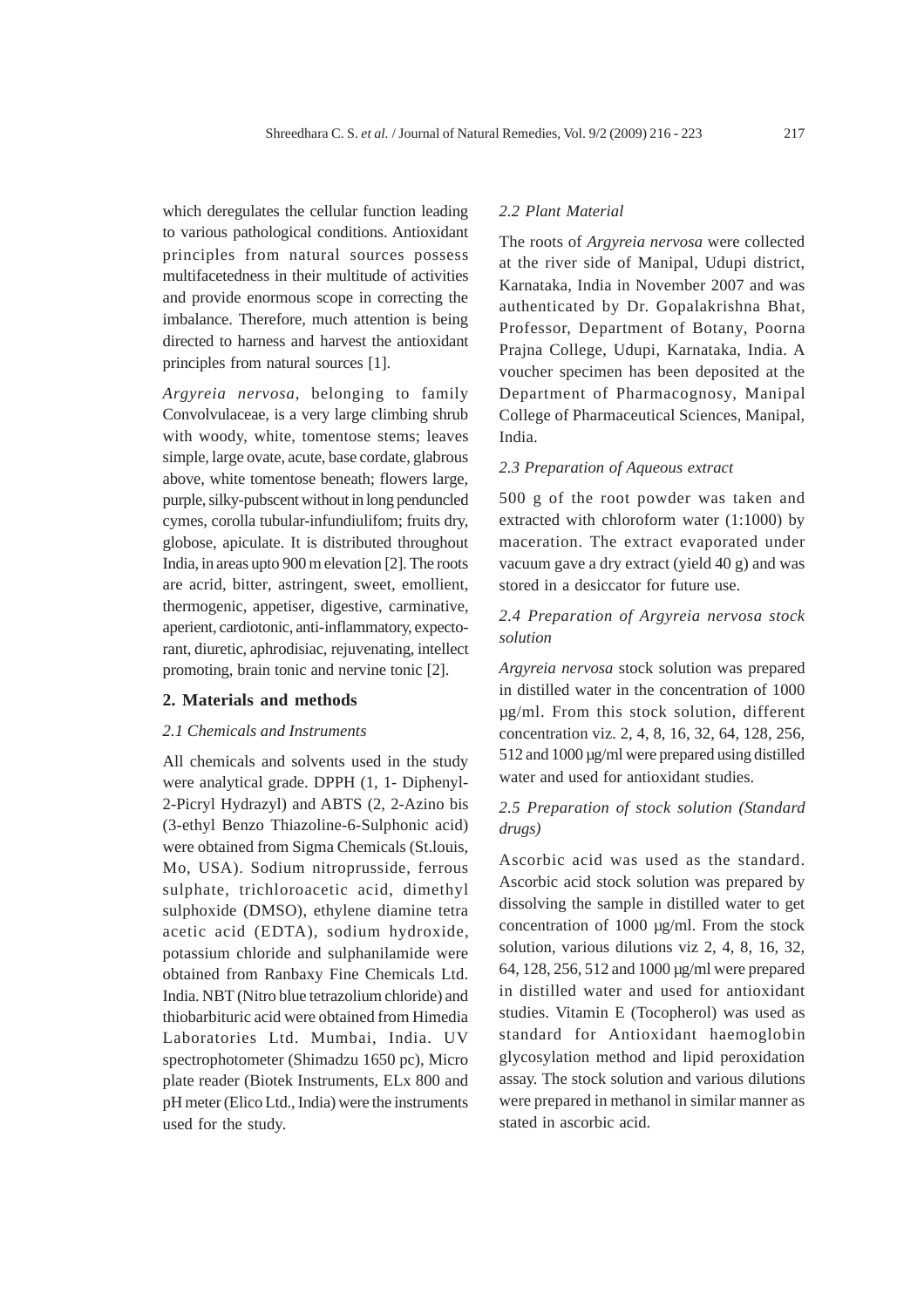| Sl. No. | Model                                    | $IC_{50}$ value of<br>aqueous extract<br>$(\mu g/ml)$                                                        | $IC_{50}$ value of<br>ascorbic acid<br>$(\mu g/ml)$ |
|---------|------------------------------------------|--------------------------------------------------------------------------------------------------------------|-----------------------------------------------------|
| 1.      | DPPH radical scavenging activity         | 88.86                                                                                                        | 9.9982                                              |
| 2.      | ABTS radical scavenging activity         | 63.64                                                                                                        | 36.42                                               |
| 3.      | Iron chelating activity                  | 8.0                                                                                                          | 2.017                                               |
| 4.      | Lipid peroxidation assay                 | 31.57                                                                                                        | 30.67                                               |
| 5.      | Nitric oxide radical scavenging activity | 113.20                                                                                                       | 38.68                                               |
| 6.      | Superoxide scavenging activity           | 7.51                                                                                                         | 15.79                                               |
| 7.      | Total antioxidant capacity               | 10 mg/ml aqueous extract of <i>Argyreia</i><br><i>nervosa</i> is equivalent to 22 µg/ml of<br>ascorbic acid. |                                                     |

Table 1. Comparison of IC<sub>50</sub> values of extract with standard

**Table 2.** Antioxidant study by Non-enzymatic haemoglobin glycosylation assay

| Sl.No.                      | Extract/standard | Concentration $(\mu g/ml)$ | % scavenging |
|-----------------------------|------------------|----------------------------|--------------|
|                             | Aqueous extract  | 0.5                        | 43.77        |
|                             |                  |                            | 64.42        |
| $\mathcal{D}_{\mathcal{L}}$ | Vitamin-E        | 0.5                        | 61.53        |
|                             |                  |                            | 86.68        |



**Fig. 1.** DPPH radical scavenging activity of different concentrations of *Argyreia nervosa* and ascorbic acid. Each value represents mean ± S.E.M.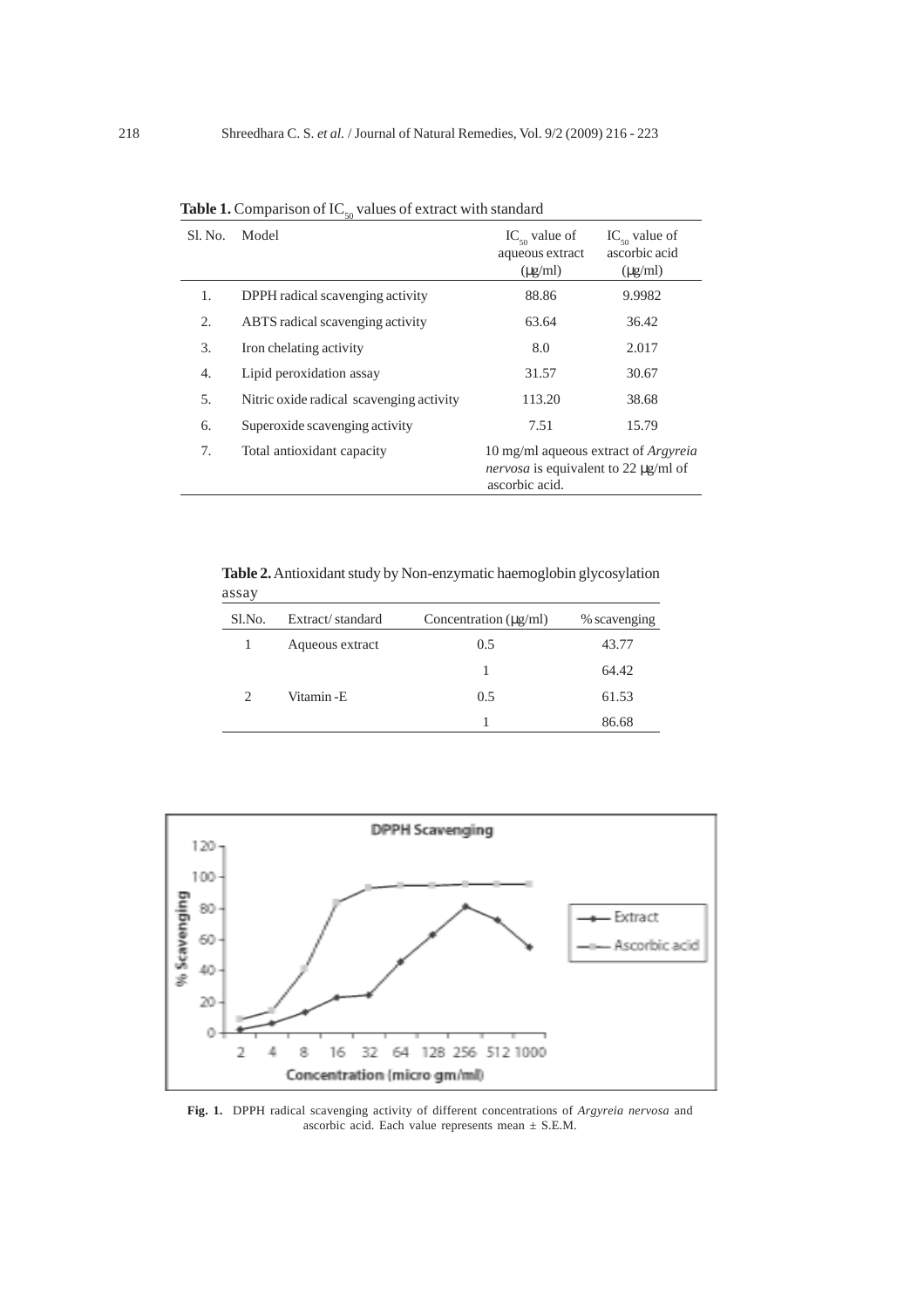

**Fig.2.** ABTS radical scavenging activity of different concentrations of *Argyreia nervosa* and ascorbic acid. Each value represents mean  $\pm$  S.E.M.



**Fig.3.** Iron chelating activity of different concentrations of *Argyreia nervosa* and ascorbic acid. Each value represents mean ±S.E.M.



**Fig.4.** Superoxide scavenging activity of different concentrations of *Argyreia nervosa* and ascorbic acid. Each value represents mean ±S.E.M.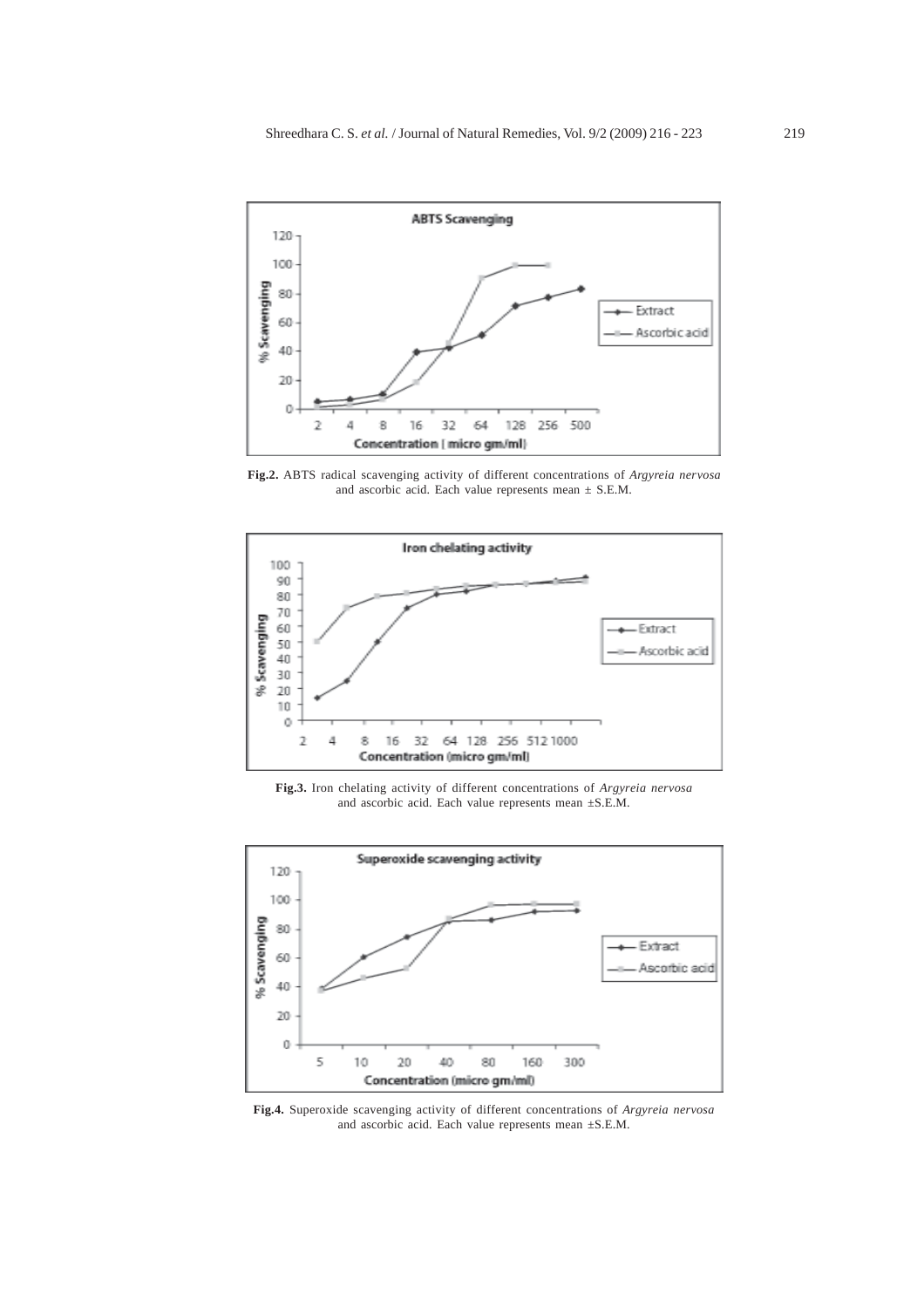

**Fig.5.** Lipid peroxidation assay of different concentrations of *Argyreia nervosa* and tocopherol. Each value represents mean ±S.E.M.



**Fig.6.** Nitric oxide scavenging activity of different concentrations of *Argyreia nervosa* and ascorbic acid. Each value represents mean ±S.E.M.

#### *2.6 Antioxidant in vitro methods*

# *2.6.1 DPPH Radical Scavenging Activity*

To 1 ml of various concentrations of aqueous extract, 1 ml of solution of DPPH 0.1 mM (0.39 mg in 10 ml methanol) was added. An equal amount of water and DPPH was added to the control. Ascorbic acid was used as the standard for comparison. After 20 minutes incubation in the dark, absorbance was recorded at 517 nm. Experiment was performed in triplicate (Fig.1). [3, 4].

# *2.6.2 ABTS Radical Scavenging activity*

ABTS radical cation preparation: ABTS 2 mM (0.0548 g in 50 ml) was prepared in distilled water. Potassium per sulphate 70 mM (0.0189 g in 1 ml) was prepared in distilled water. 200 ml of Potassium per sulphate and 50 ml of ABTS were mixed and used after 2 hrs. This solution is called as ABTS radical cation, which was used for the assay. To the 0.5 ml of various concentration of extract, 0.3 ml of ABTS radical cation and 1.7 ml of Phosphate buffer, pH 7.4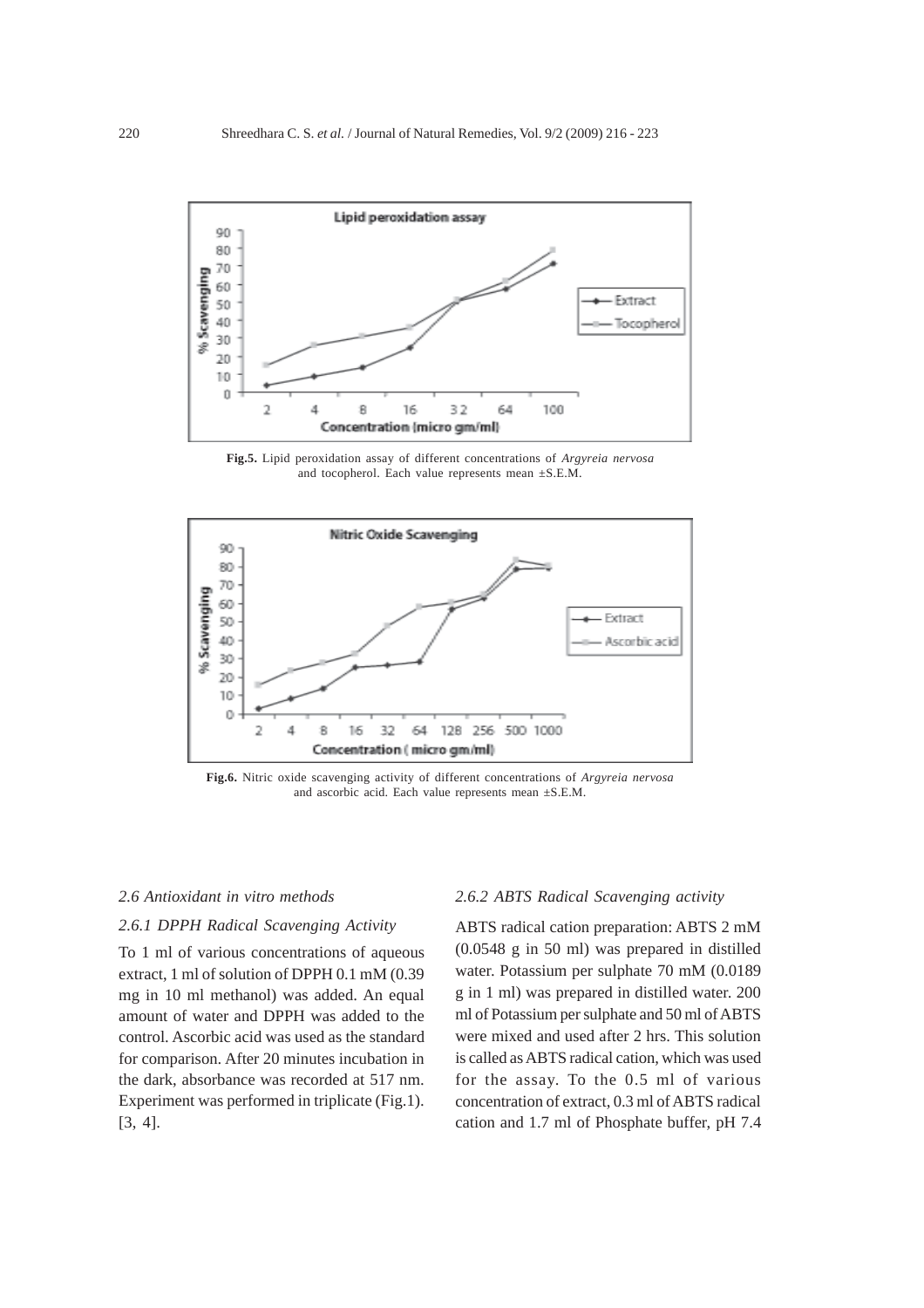was added. For control, instead of extract water was taken. The absorbance was measured at 734 nm. The experiment was performed in triplicate (Fig.2) [5, 6].

## *2.6.3 Iron Chelating Activity*

The reaction mixture containing 1 ml Ortho-Phenanthroline (0.005 g in 10 ml methanol), 2 ml ferric chloride 200 mM (3.24 mg in 100 ml distilled water) & 2 ml of various concentrations of the extract. The mixture was incubated at ambient temperature for 10 min, and then the absorbance of the same was measured at 510 nm. The experiment was performed in triplicate (Fig.3) [7, 8,].

### *2.6.4 Superoxide Scavenging Activity*

To the 0.5 ml of different concentration of extract, 1 ml alkaline DMSO and 0.2 ml NBT 20 mM (50 mg in 10ml phosphate buffer pH 7.4) was added. The absorbance was measured at 560 nm. The experiment was performed in triplicate (Fig.4) [9].

### *2.6.5 Lipid Peroxidation Assay*

Phospatidylcholine (20 mg) in chloroform (2 ml) was dried under vacuum in a rotary evaporator to give a thin homogenous film and further dispersed in normal saline (5 mL) with a vortex mixer. Lipid peroxidation was initiated by adding 0.05 mM ascorbic acid into a mixture containing liposome (0.1 mL), 150 mM potassium chloride, 0.2 mM ferric chloride, extract (2 to100  $\mu$ g/ml). The reaction mixture was incubated at 37°C for 40 min. After incubation, the reaction was stopped by adding 1 ml of ice-cold 0.25 M sodium hydroxide containing 20 % TCA (w/v), 0.4 % TBA (w/v), and 0.05 % BHT (w/v). After incubating in a boiling water bath for 20 min, the samples were cooled to room temperature. The blank was prepared in the same manner, but without extract. The pink chromogen was extracted with 1mL of methanol. The absorbance was read at 532 nm (Fig. 5) [10].

# *2.6.6 Nitric oxide Radical Scavenging Activity*

Sodium nitroprusside 5 mM was prepared in phosphate buffer pH 7.4. To 1 ml of various concentrations of test compound, sodium nitroprusside 0.3 ml was added. The test tubes were incubated at 25°C for 5 hr after which, 0.5 ml of Griess reagent was added. The absorbance of chromophore formed during diazotization of nitrite with sulphanilamide and its subsequent coupling with napthyl ethylene diamine was read at 546 nm. The experiment was performed in triplicate (Fig.6) [11, 12].

#### *2.6.7 Total Antioxidant Capacity*

0.1 ml of extract (10 mg/ml) dissolved in water was combined in eppendorf tube with 1 ml of the reagent solution (0.6 M sulphuric acid, 28 mM sodium phosphate and 4 mM ammonium molybdate). The tubes were capped and incubated at 95°C for 90 min. After cooling to room temperature, the absorbance was measured at 695 nm. The antioxidant activity was expressed as the number of equivalents of ascorbic acid [13, 14].

# *2.6.8 Non-enzymatic Glycosylation of Haemoglobin Assay*

The antioxidant activity of extract was investigated by estimating degree of nonenzymatic haemoglobin glycosylation, measured colorimetrically. The assay was performed by adding 1 ml of glucose solution, 1 ml of haemoglobin solution, and 1 ml of gentamycin (20 mg/ 100 ml), in 0.01 M phosphate buffer (pH 7.4). The mixture was incubated in dark at room temperature for 72 h. The degree of glycosylation of haemoglobin in the presence of different concentration of extract and their absence were measured colorimetrically at 520 nm (Table 2) [15].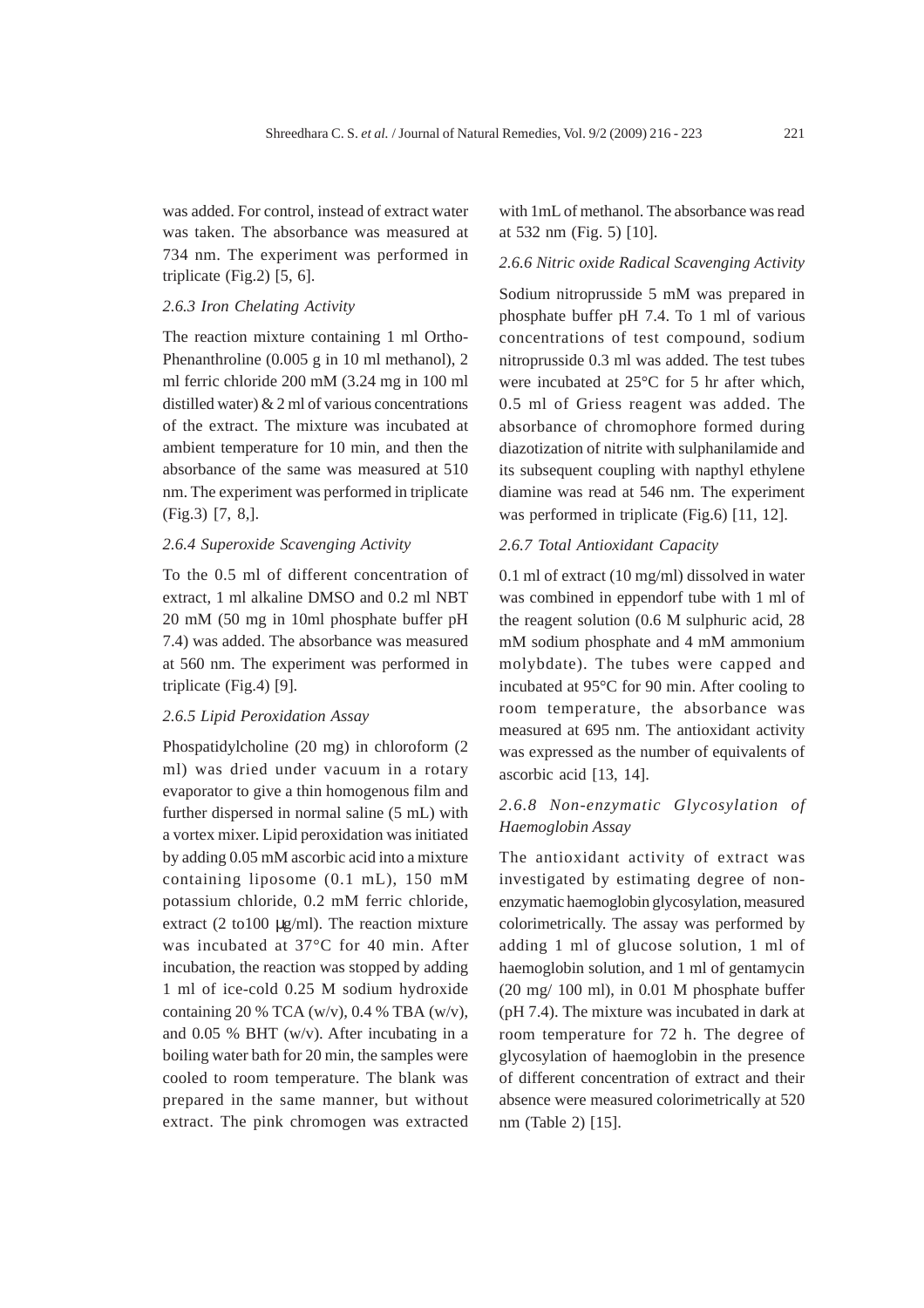### *2.7 Statistical Analysis*

All results are expressed as mean  $\pm$  S.E.M. Linear regression (Origin 6.0 version) analysis was used to calculate the  $IC_{50}$  values.

# **3. Results**

Concentrations ranging from 2-1000 µg/ml of the aqueous extract of *Argyreia nervosa* were tested for their antioxidant activity in different *in vitro* models. It was observed that free radicals were scavenged by the extract in concentration dependent manner up to the given concentration in all the models. The percentage scavenging and  $IC_{50}$  values (Table 1) were calculated for all the models. In DPPH method, the maximum scavenging activity was found at a concentration 256 µg/ml and the minimum scavenging activity at a concentration of 2  $\mu$ g/ml. IC<sub>50</sub> value was found to be 88.86 µg/ml. In ABTS scavenging method, maximum activity was exhibited at 500 µg/ml with 83.37% scavenging. Iron chelating activity, maximum scavenging was found at 1000  $\mu$ g/ml with IC<sub>50</sub> of 8.0  $\mu$ g/ml. In superoxide scavenging, the maximum scavenging activity was observed at 300 µg/ml with scavenging of 93.09%. IC<sub>50</sub> value for nitric oxide scavenging model was found to be 113.20 µg/ml Maximum scavenging activity was observed at 100  $\mu$ g/ml with an IC<sub>50</sub> value of 31.57 µg/ml in lipid peroxidation. Antioxidant haemoglobin glycosylation, the percentage scavenging was found to be 43.77% and 64.42% for concentration 0.5 mg/ml and 1.0 mg/ml of extract respectively. Total antioxidant capacity of aqueous extract of *Argyreia nervosa* (10 mg/ ml) is equivalent to 22.0 μg/ml of ascorbic acid.

### **4. Discussion**

There is an extensive evidence to implicate free radicals in the development of degenerative diseases such as diabetes, liver cirrhosis, nephrotoxicity, cancer etc. Reactive oxygen species such as superoxide anions, hydroxyl

radical, and nitric oxide inactivate enzymes and damage important cellular components causing tissue injury through covalent binding and lipid peroxidation [16-18]. DPPH is a stable free radical. When antioxidant reacts with this stable radical, the electron becomes paired off and bleaching of the colour stochiometrically depends on the number of electrons taken up [19-20].

O-phenonthroline quantitatively forms complexes with  $Fe<sup>2+</sup>$ , which get disrupted in the presence of chelating agents. The aqueous extract interfered with the formation of ferrouso-phenonthroline complex, thereby suggesting that the extract has metal chelating activity. [21-25].

The antioxidant activity of the extract by ABTS radical assay implies that the action may be either inhibiting or scavenging radicals since both inhibition and scavenging properties of antioxidant towards this radical have been reported in earlier studies [26].

In the Nitric oxide assay, the *Argyreia nervosa* extract scavenged the free radicals produced *in vitro* by using sodium nitroprusside. This may be due to the antioxidant principles in the extract, which compete with oxygen to react with nitric oxide [27-28]. Superoxide is a highly reactive molecule that can cause oxidation or reduction of solutes depending on their reduction potential. In our study, alkaline DMSO used for superoxide generation indicates that *Argyreia nervosa* is a potent superoxide scavenger [29].

Malondialdehyde and other aldehydes have been identified as a product of lipid peroxidation that reacts with the thiobarbituric acid to give pink coloured species. The decrease in the concentration of the malondialdehyde level with the increase in the concentration of *Argyreia nervosa* extract indicate the antioxidant role of the extract [30]. Total antioxidant capacity of the extract was calculated based on the